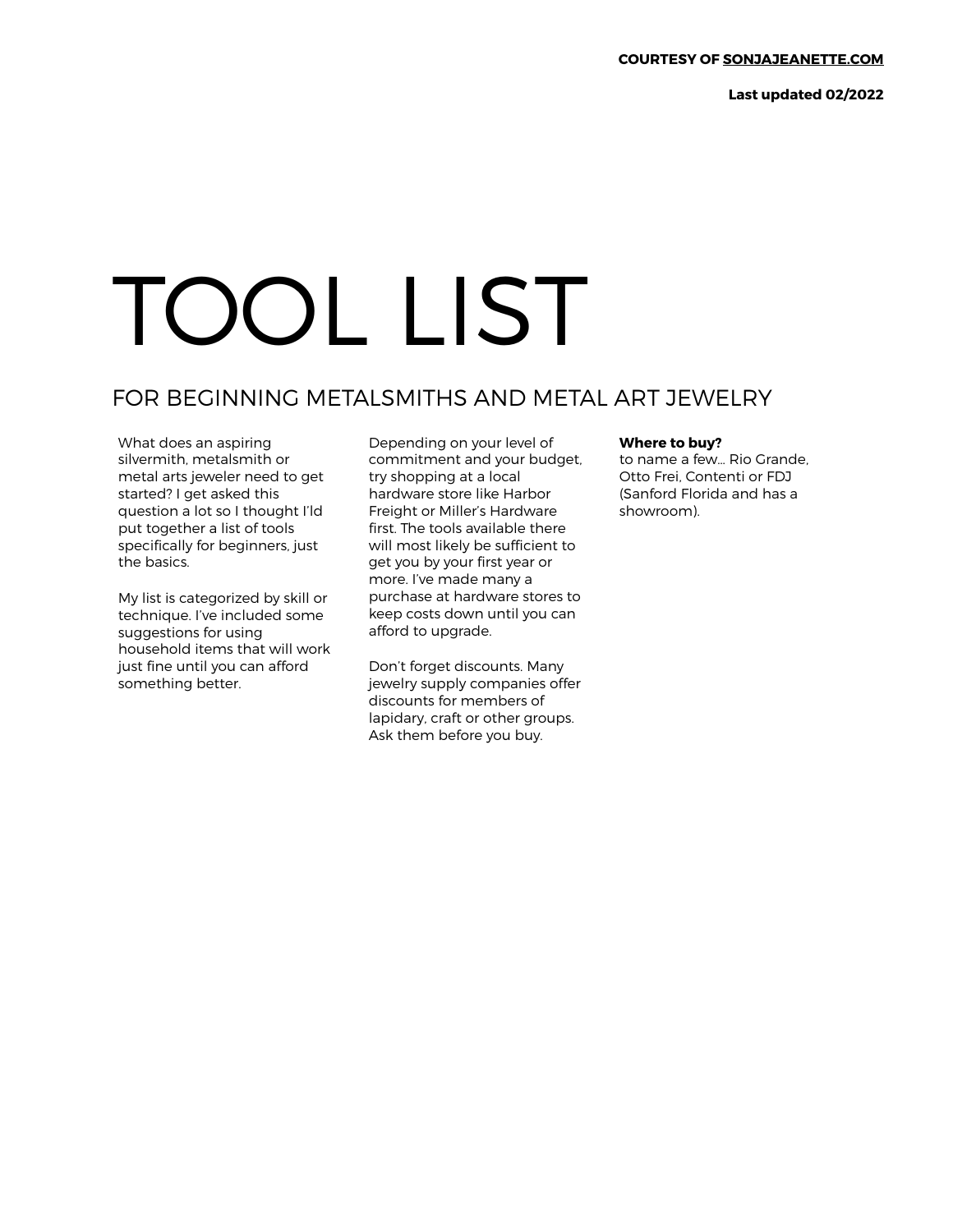| Category                                                                                | Basic Tools needed to get started -for fabrication<br>of basic flat shapes, rings and applied textures for<br>beginners                                                                                                                                                                              | Consider                                                                                                                                                                                                                                                                                                                         |
|-----------------------------------------------------------------------------------------|------------------------------------------------------------------------------------------------------------------------------------------------------------------------------------------------------------------------------------------------------------------------------------------------------|----------------------------------------------------------------------------------------------------------------------------------------------------------------------------------------------------------------------------------------------------------------------------------------------------------------------------------|
| Safety<br>prevention is<br>worth a pound<br>of cure                                     | · proper ventilation!!!!!<br>· eye protection!!<br>· large box of baking soda (neutralize acids)<br>· fire extinguisher<br>· first aid kit                                                                                                                                                           | Neosporin, band aids<br>finger tape (usually green, for burns,<br>cuts and helps with gripping too)<br>ear plugs<br>dust masks                                                                                                                                                                                                   |
| Workbench/area                                                                          | · any stable surface able to tolerate abuse<br>• bench pin with V notch<br>if possible, raise the work surface to jeweler's<br>bench height to relieve strain in neck and<br>shoulders.                                                                                                              | · jewelers bench, solid wood top with<br>skirt is best<br>· stable chair<br>· fireproof flooring                                                                                                                                                                                                                                 |
| Pliers                                                                                  | · round nose pliers (box nose joints are best)<br>· chain nose plier, non-serrated (box nose joints<br>are best) 2 would be optimal                                                                                                                                                                  | · nylon coated flat pliers (love mine)<br>any plier of better quality that suites<br>your needs                                                                                                                                                                                                                                  |
| Cutting<br>to cut sheet<br>metal, tubing,<br>wire, custom<br>bezel settings<br>and more | · Xuron Metal Shears - 9180NS (LOVE these!!)<br>· jeweler's saw frame<br>· saw blades (depends on the thickness of your<br>material)<br>· bur lube for blades (can use beeswax or crayon<br>· wire cutters (flush cutter is best)                                                                    |                                                                                                                                                                                                                                                                                                                                  |
| Drilling / Piercing                                                                     | · rotary tool like FlexShaft, Dremel or Micromoter<br>(for drilling holes, finishing and polishing)<br>· selection of drill bits ranging (.02mm - 2mm)<br>· scrap wood (surface for drilling on)<br>piece of leather or eraser (to hold metal to<br>prevent burns)<br>· center punch (or use a nail) | · steel disc cutter - cuts out discs<br>quickly<br>· steel hole punch - quickly punches<br>through thinner metal useful if you<br>need a certain size hole often                                                                                                                                                                 |
| Fabrication                                                                             | · steel bench block<br>· steel ball peen hammer (2" - 3" long head)<br>. nylon hammer or other non-marring hammer<br>· scribe (or large sewing needle)<br>$\cdot$ mm ruler<br>• black sharpie<br>· blue painters tape                                                                                | · ring clamp (wood or metal<br>· small rotating bench vise<br>digital ruler<br>· steel drafting compass/divider<br>other hammers as needed<br>· brass hammer (use on steel dapping<br>tools & disc cutter)<br>dapping block for making domes<br>· steel ring mandrel, ungrooved w/<br>American sizes<br>$\cdot$ metal ring sizer |